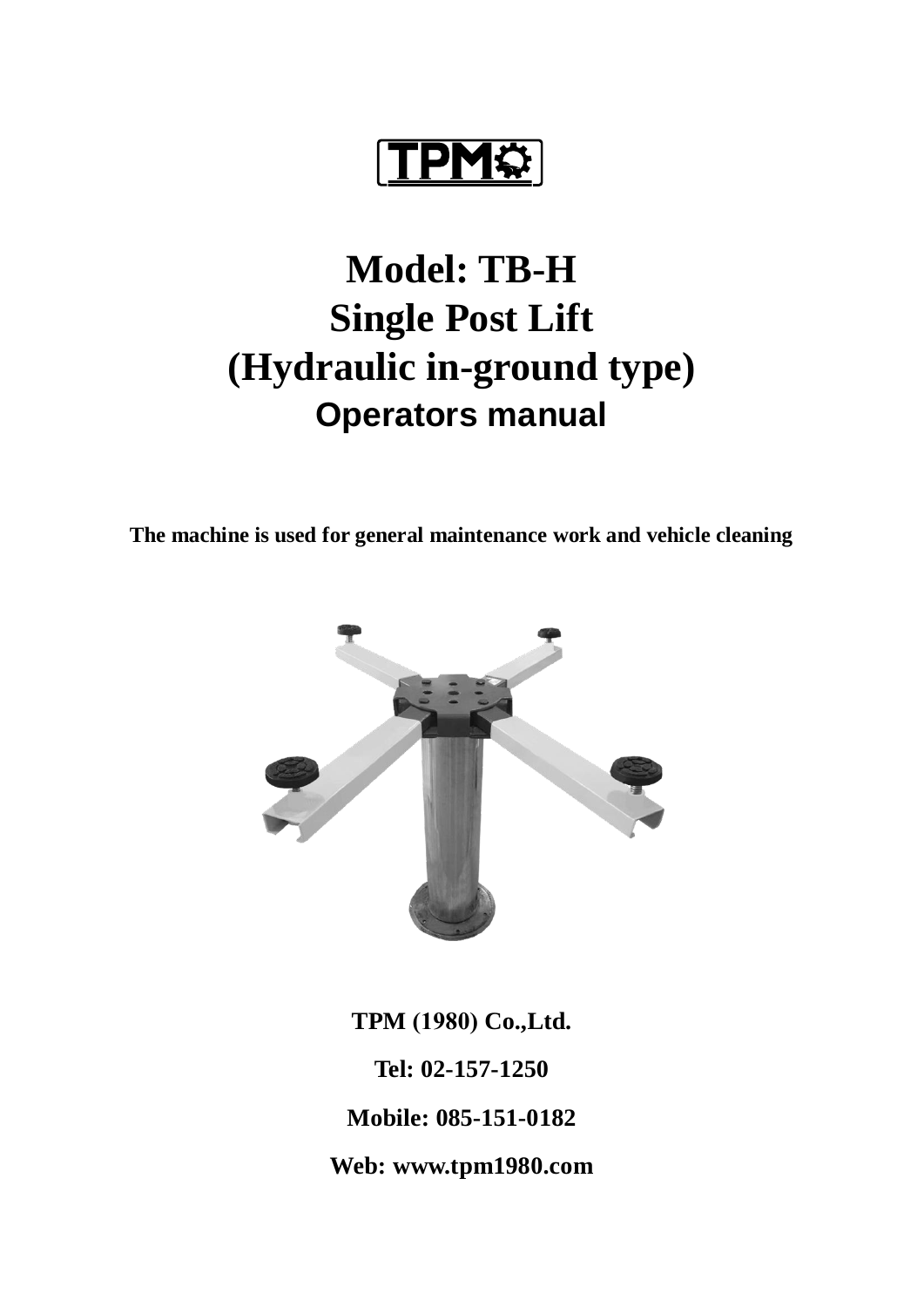### **Statement**

This manual is designed for the use of single post hydraulic lifters machine manufactured by TPM (1980) company, if be used to guide other equipment operation lead to all sorts of consequences, the company does not undertake any responsibility.

For individual users or a third party accident, abuse, misuse the equipment, change without permission, repair the equipment, or fails to the company's operating cause damage the equipment and produce costs and expenses, the company does not undertake any responsibility.

For the use of other accessories or not TPM (1980) company, products cause damage the equipment, the company assumes no responsibility.

This equipment only for the professional technical or maintenance staff use.

We reserve the right to make changes to this document without notice at Any time.

### **Note**

- This manual is a necessary part of the product, please read carefully.
- Please save the manual, ready for the overhaul.
- According to this manual operation use only manufacturers recommend accessories.
- This machine is used only for the purpose of the design, do not move other uses.
- The machine must be use by a specialized training and qualified person to operate, any changes to the machine parts and use range may be caused the equipment directly or indirectly damage.
- Don't make lifting machine in extreme temperature environment.
- When equipment in working, please do not approach the work space except operator.
- Daily inspection on lifting machine, don't use in a fault or spare parts damaged,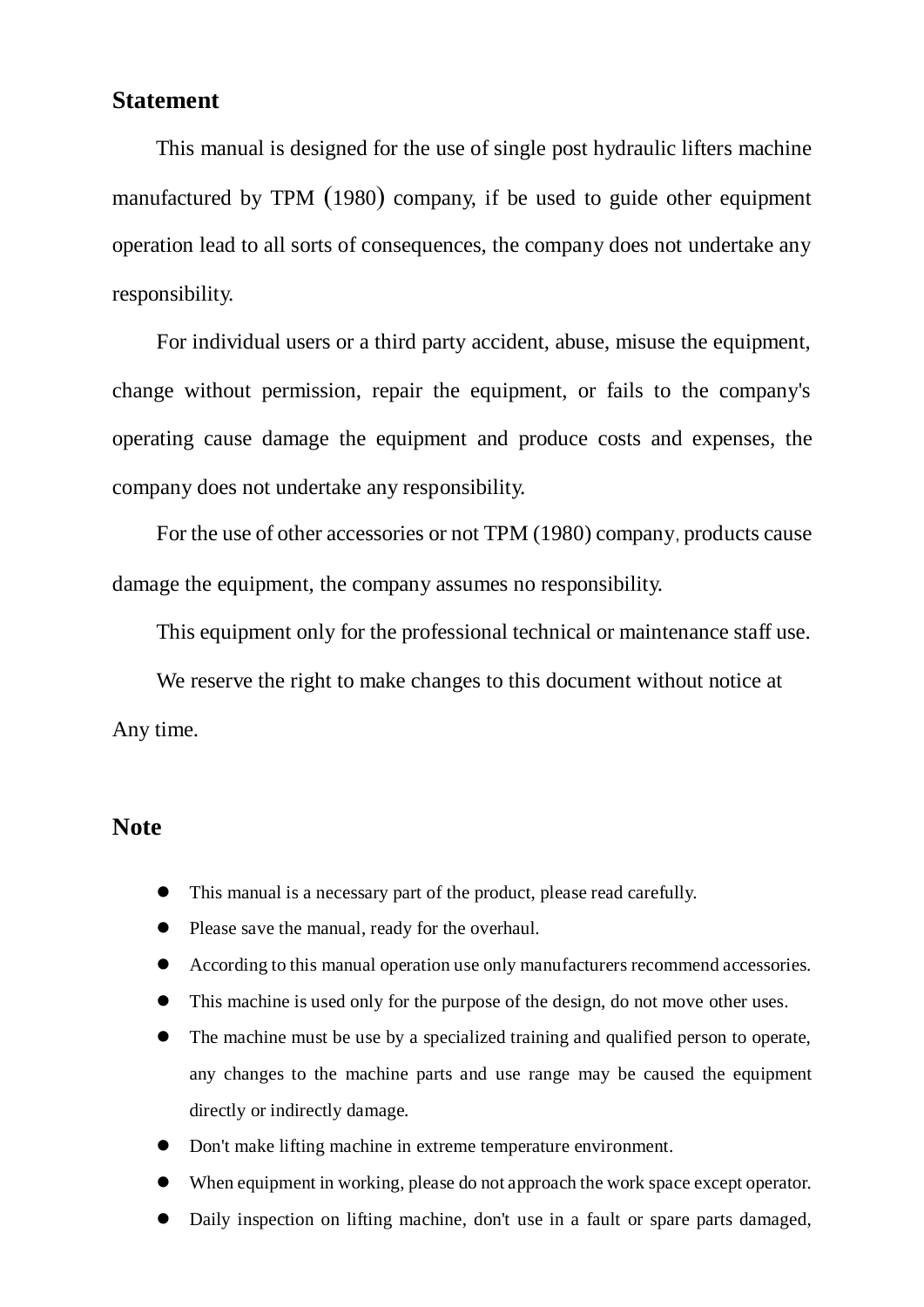repair and replacement parts should be used the original equipment parts.

- It is prohibited to overload.
- When someone in vehicles, please don't rise lifting machine.
- Keep lifting area no obstacle, oil, garbage and other impurities.
- Lifting machine, make sure the support point in directly contact with vehicles, lift machine rises to the appropriate height.
- The dismantling of vehicle parts (or installation) will cause the excursion of the center of gravity, and lead to vehicle not stable. Need other support to keep the balance of the vehicle.
- When vehicle leave the area, please reset lift arm and support parts, in order to avoid vehicle was damaged.
- Use right equipment and tools for safety protection, such as working clothes, shoes, safety glasses, etc.
- Use hydraulic oil of N46 or N32, please use in safety range.

### **1. OVERVIEW**

### **1.1 Model**

| Model | <b>Introductions</b>                 |
|-------|--------------------------------------|
| TB-H  | $3.5T$ /single post lift (in-ground) |

### **1.2 Uses**

The machine is suitable for total weight less than 3.5T all kinds of small and medium-sized vehicles, used for vehicle lifting, maintenance and water cleaning.

### **1.3 Function and characteristics**

- Design according to international standard, safe and reliable, energy conservation and environmental protection.
- Pneumatic hydraulic drive, do not need to connect the power supply can be used in the outdoor space.
- Hydraulic-buffer insurance, vehicles up and down stable, avoid suddenly falling safety accidents.
- Do not take up the up-ground space, and luxurious style.
- Pneumatic control up and down, no electronic component fault, no motor noise.
- A pneumatic control switch, manual control, safety operation and convenient.
- Lifting machine bracket can adjust length and angle.
- Lifting bracket can rotate. 360°.

### **1.4 Technology parameters**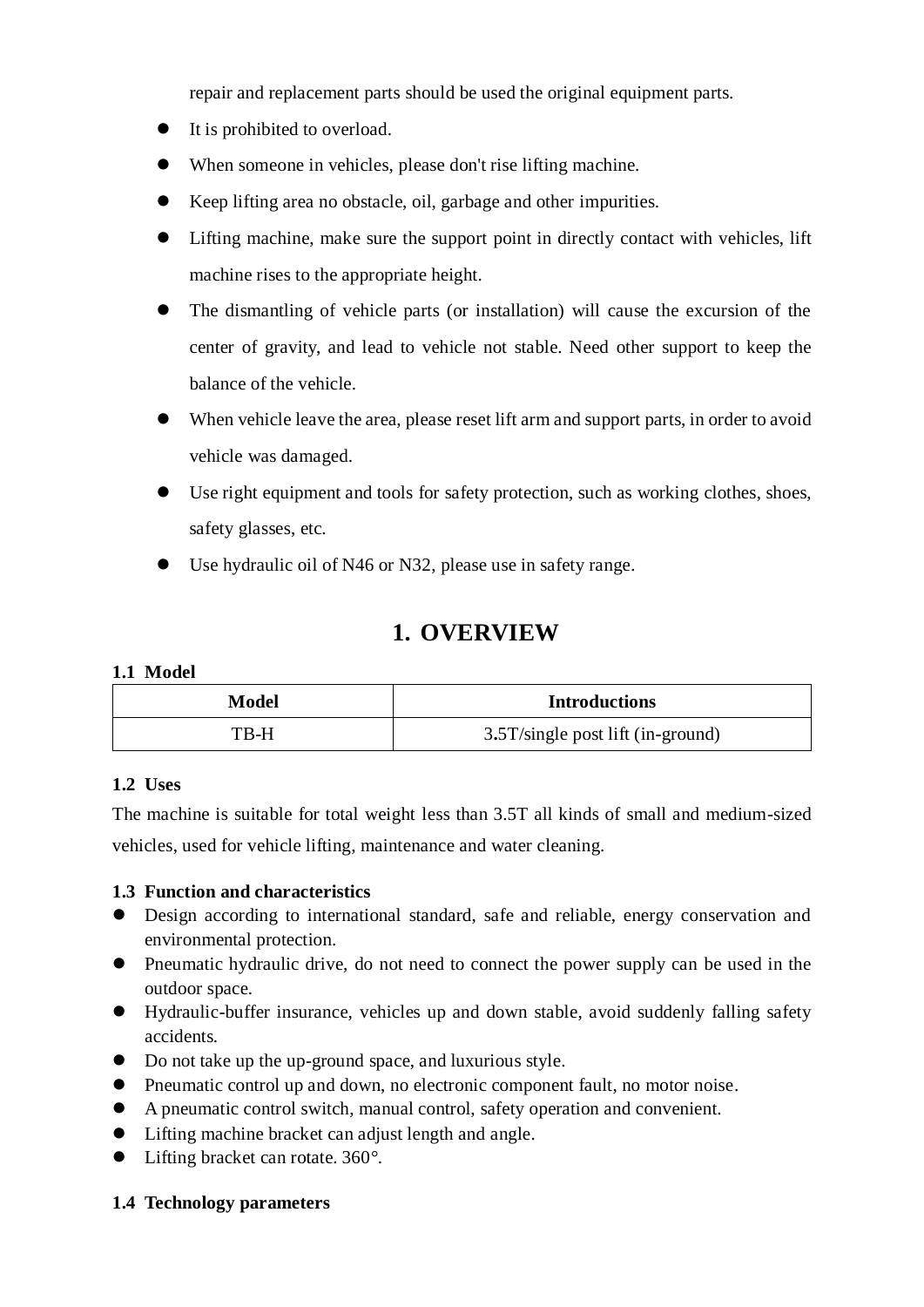| model | Air           | <b>Maximum</b> | Lifting  | <b>Rise</b> | Down | <b>Equipment net</b> |
|-------|---------------|----------------|----------|-------------|------|----------------------|
|       | requirements  | load           | height   | time        | time | weight               |
| TB-H  | $\leq 10$ bar | $3,500$ kg     | 1,800 mm | 60s         | 55s  | 650kg                |

### **NOISE**:

Rise stage: 0db

Down stage:  $\leq 70$ db (Relief valves install muffler)

### **1.5 Environmental requirements**

Working temperature:  $-20$  °C -  $+50$  °C

### **1.6 Packaging**

Be packed in wooden and plastic film.

### **1.7 Color**

Host use black, bracket uses hot-dip zinc. According to user requirements can spray other colors

### **1.8 Arm size**



## **2. INSTALLATION**

### **2.1 Foundation requirements**

Foundation drawings refer to the Foundation guidance.

**Note: The machine need not to do foundation water-proof treatment.**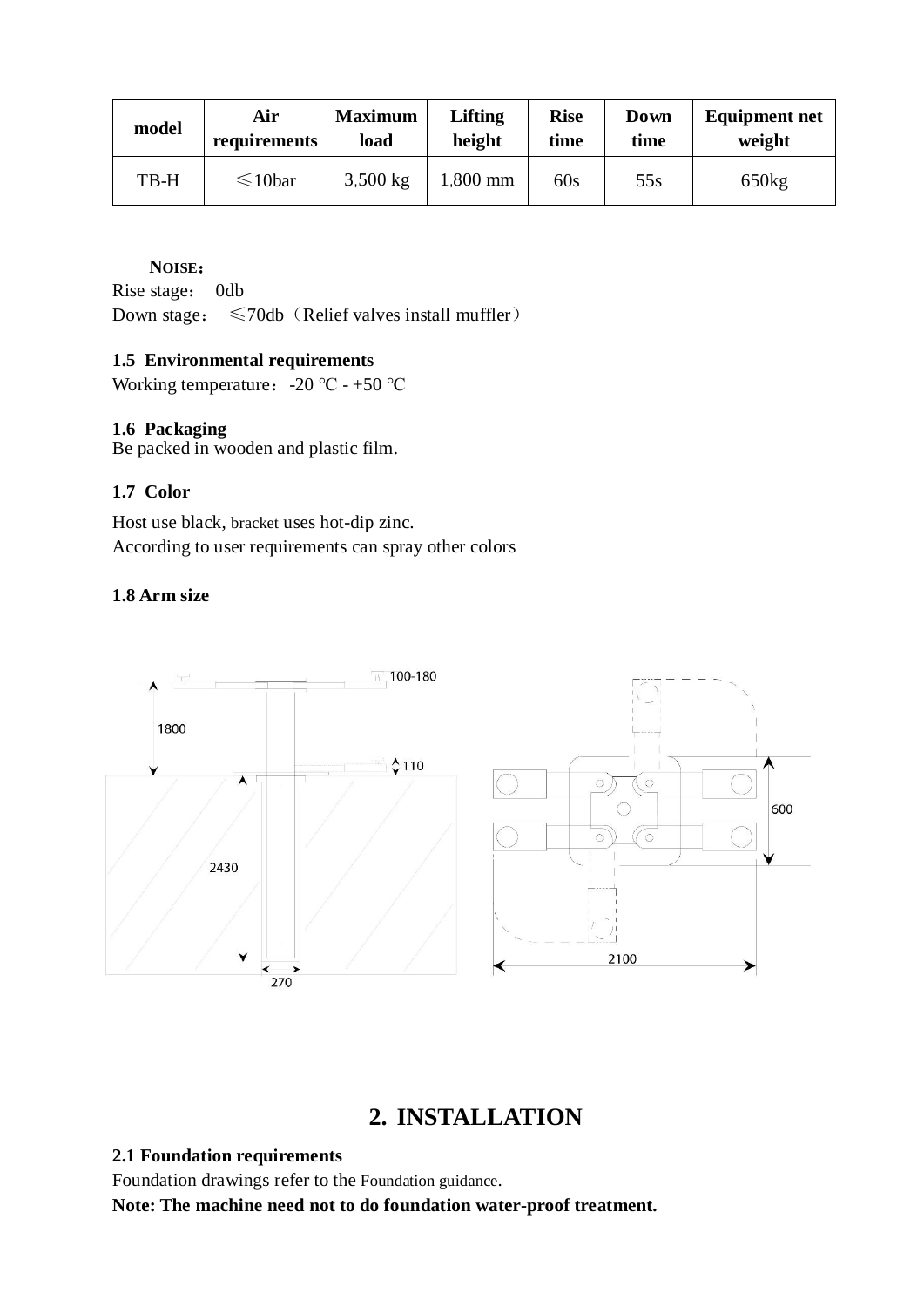### **2.2 Installation steps**

- 2.2.1. According to the instructions of the packing list, check the spare parts and accessories. Before installation check pit meets the requirements.
- 2.2.2. Use forklifts lift the upper fixed ring, put host slowly into the pit.
- 2.2.3. Adjust the air pipe installation position (You can turn host in the pit), and adjust the host height, top plane and the ground in the same height. Then backfilling some soil in the host bottom.
- 2.2.4. Backfilling part soil about 1/2 position, make the host keep vertical state, then remove the forklift.
- 2.2.5. Use PPR pipe or galvanizated pipe connect to the air control valves, and check air tightness. Must be not leak.
- 2.2.6. Remove the hydraulic cylinder center hole screw and the little exhaust screw, inject about 150 liters hydraulic oil., Note the maximum amount of oil reach the mouth of the air pipe in the host (from the oil center hole can see).
- 2.2.7. Lock the center hole screw and the little exhaust screw, open air valve will hydraulic cylinder rises 1000 mm.
- 2.2.8. Use level feet adjust hydraulic cylinder vertical.
- 2.2.9. Check again air tightness and vertical degree.
- 2.2.10. Fill soil into the pit to the ground under 300 mm, when backfilling soil can inject water in the same time.
- 2.2.11. Ensure the two sides fixed ring in casting cement, note the hardening layer surface not higher than the host upper end.
- 2.2.12. Before using, confirm surface hardening layer has reached sclerosis requirements, and mounting up bracket.

No-load, and lift the hydraulic cylinder up and down, check whether normal work. Fixed the air control valves, can use.

# **3. OPERATING INSTRUCTIONS**

### **3.1 Note**

- The gravity center of the different vehicle have different locations, After a car into the lifting position, to make the gravity center near the pillar vertical plane, Adjust the stents, make strong point in the support position of car .
- Carefully read warning sign.
- It is strictly prohibited to disassemble, otherwise all the consequences be responsible by the users themselves.
- Specifications of the parameters of the change without notice.

### **3.2 Before operation**

- Check air pressure is normal or not.
- Check all the connecting bolts is firm.

### **3.3 Rise vehicles**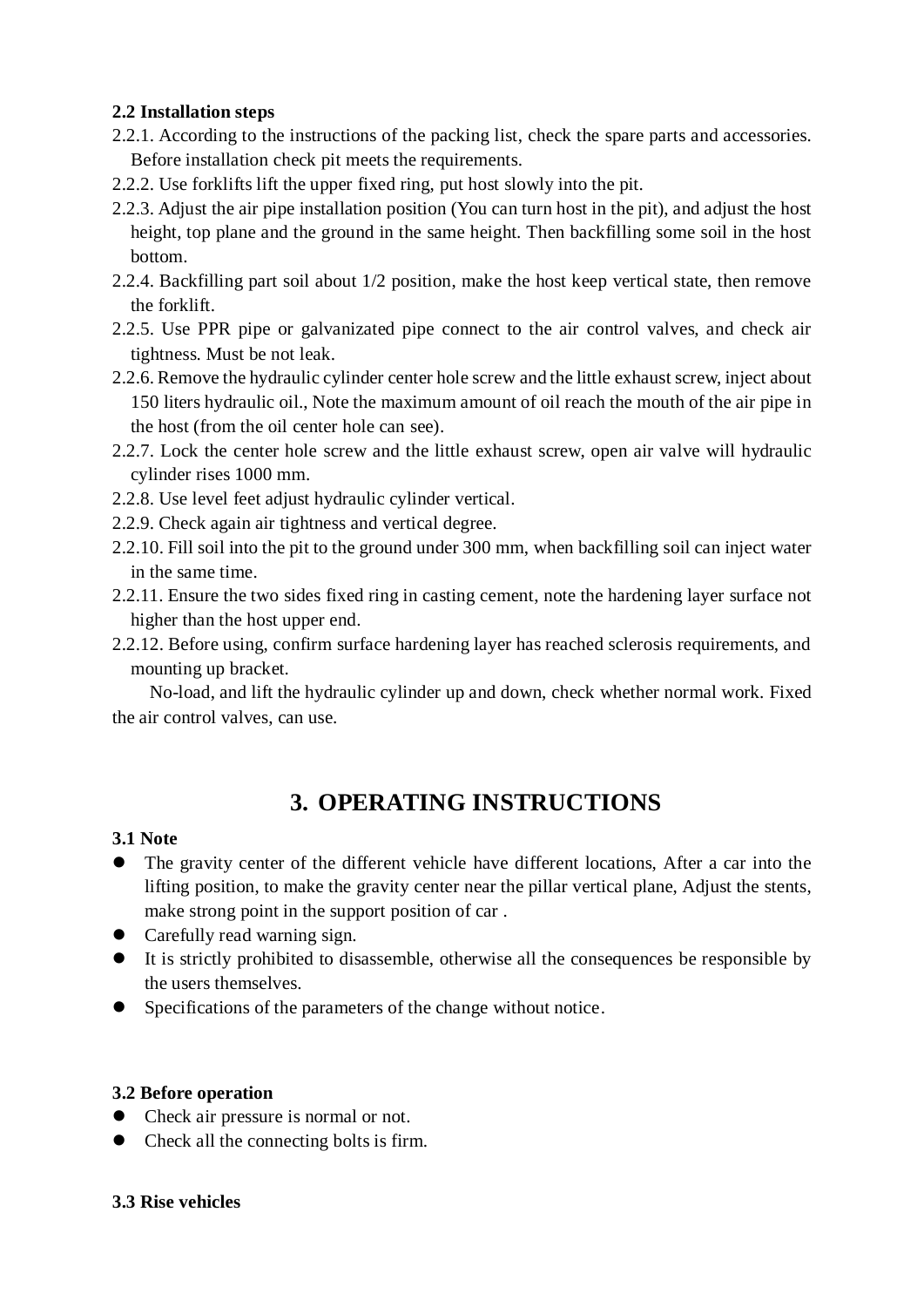- Remove sundry out of the lifting machine surrounding area.
- The hydraulic cylinder down to lowest position.
- Drive vehicles into the machine station, try to make stents in the center of the vehicles position
- Push the two sides stents arms at the bottom of the vehicle
- Open the air inlet switch, lift vehicles, ensure that the load balance, lift to the appropriate height, and then turn off the switch.
- Then begin maintenance work.

### **Note**:

- When lift vehicles, must use all the bracket arm.
- Stents in the highest position, just not rotating, In the process of rising or falling, pushed by external force can cause rotating.
- When there is a flat or oil leak, please do not use lifting machine. By professionals solve problems before use.
- After rising vehicles, add or remove the main weight, with a jack to ensure the balance of the car.

**The hydraulic cylinder not vertical, it is strictly prohibited to use.**

### **3.4 Fall vehicles**

- Remove sundry of the surrounding area under the machine.
- Open gas switch, vehicle begin to slowly down and delay about 2-3 second.
- Fall lifting machine to the ground, loosen the switch.
- The bracket arm reset, vehicles leave.

### **3.5 Fault solution**

| Fault      | <b>Fault reason</b>                                                                                | <b>Solution</b>                                      |  |  |
|------------|----------------------------------------------------------------------------------------------------|------------------------------------------------------|--|--|
| Can't lift | $\blacklozenge$ The inlet pressure is too small<br>$\bigcirc$ Oil leak<br>$\blacklozenge$ Air leak | Check the air compressor, sealing<br>ring, connector |  |  |
| Down slow  | ◆ Check gas switch<br>$\blacklozenge$ Sealing ring damage                                          | Cleaning or change the sealing ring                  |  |  |
| Don't fall | $\blacklozenge$ Hydraulic cylinder<br>$\blacklozenge$ Weight not enough                            | Rotating hydraulic cylinder<br>Increases load weight |  |  |
| Shaking    | $\blacktriangleright$ Foundation<br>$\blacklozenge$ Support arms                                   | Check the foundation and stent                       |  |  |
|            |                                                                                                    |                                                      |  |  |

# **4. Maintenance**